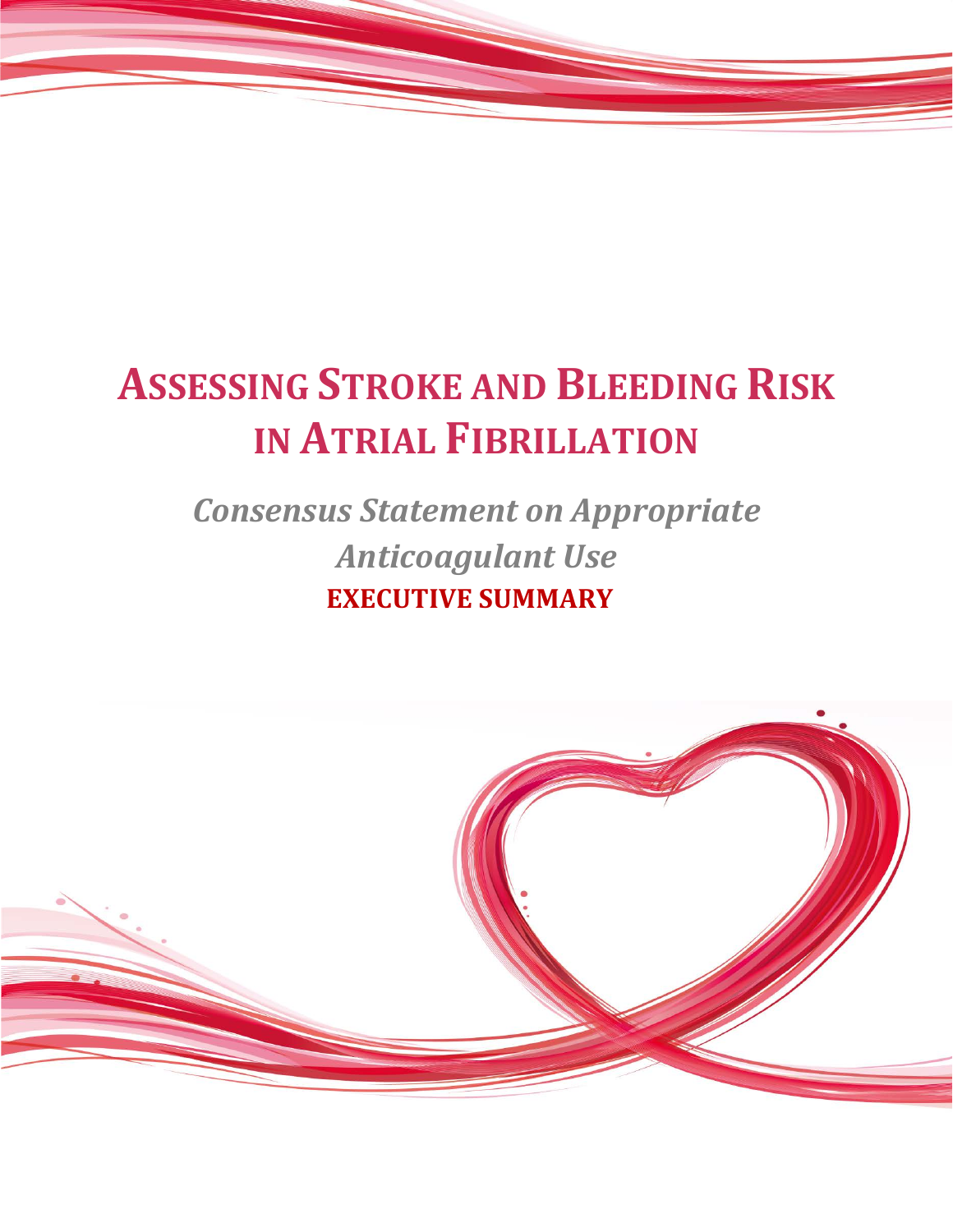### **ASSESSING STROKE AND BLEEDING RISK IN ATRIAL FIBRILLATION:** *Consensus Statement on Appropriate Anticoagulant Use* **EXECUTIVE SUMMARY**

Mark J. Alberts, MD; Mary Amatangelo, MS, ACNP-BC, CCRN; Kenneth A. Bauer, MD; Lynne T. Braun, PhD, CNP, FAHA; Henry I. Bussey, PharmD; A. John Camm, MD, QHP, FRCP, FACC, FESC, FMedSci, FHRS, CStJ; David Garcia, MD; Samuel Z. Goldhaber, MD; Jonathan L. Halperin, MD; Mellanie True Hills; Alan K. Jacobson, MD; Gregory Y.H. Lip, MD, FRCP, FESC, FACC; Edith A. Nutescu, PharmD, FCCP; Daniel E. Singer, MD; Albert L. Waldo, MD, FACC, FAHA, FHRS, FAACP *For full author information see end of text.*

THE NUMBER OF AMERICANS AGE 65 OR OLDER is expected to increase 36% during this decade reaching 54.8 million by 2020.[i](#page-5-0) By 2030, there will be 72.1 million Americans aged 65 and older, and senior citizens will make up nearly 20% of the U.S. population.<sup>i</sup> This unprecedented and continuing aging of the population will be accompanied by a "Silver Tsunami" of age-related chronic diseases such as atrial fibrillation (AF), which increases in prevalence with age—approximately 2-3% of individuals in their 60s and 8-10% of those in their 80s have AF.[ii](#page-5-1)

The risk of stroke, the most-feared consequence of AF, also increases with age, with individuals over the age of 85 facing almost double the stroke risk of those aged 75-84 (increasing from 2.8% to 4.7%).[iii](#page-5-2) Based on demographic factors alone, annual healthcare expenditures related to stroke can be expected to increase to \$140 billion by 2030.<sup>[iv](#page-5-3)</sup> AF is also associated with an approximate doubling of the risk of all-cause mortality[v](#page-5-4) and is a contributory cause of death for around 99,000 Americans each year.[vi](#page-5-5)

Although anticoagulation is very effective at reducing AF-related strokes, a large percentage of patients do not receive stroke prophylaxis.<sup>[vii](#page-5-6)</sup> Underuse of both ischemic stroke and bleeding risk assessment tools leads to underuse of anticoagulation for stroke prevention, and constitutes a major obstacle to optimal care. This failure to prescribe anticoagulation to high risk patients is driven by many factors, including misperceptions regarding the net clinical benefit of anticoagulant therapy, lack of incentives, time constraints, and lack of specificity as to contraindications. In addition, many healthcare providers over-estimate a patient's bleeding risk and under-estimate the risk of ischemic stroke. This is especially true among older adults, where the risk of bleeding events related to falls and mechanical frailty is often over-estimated.<sup>11</sup>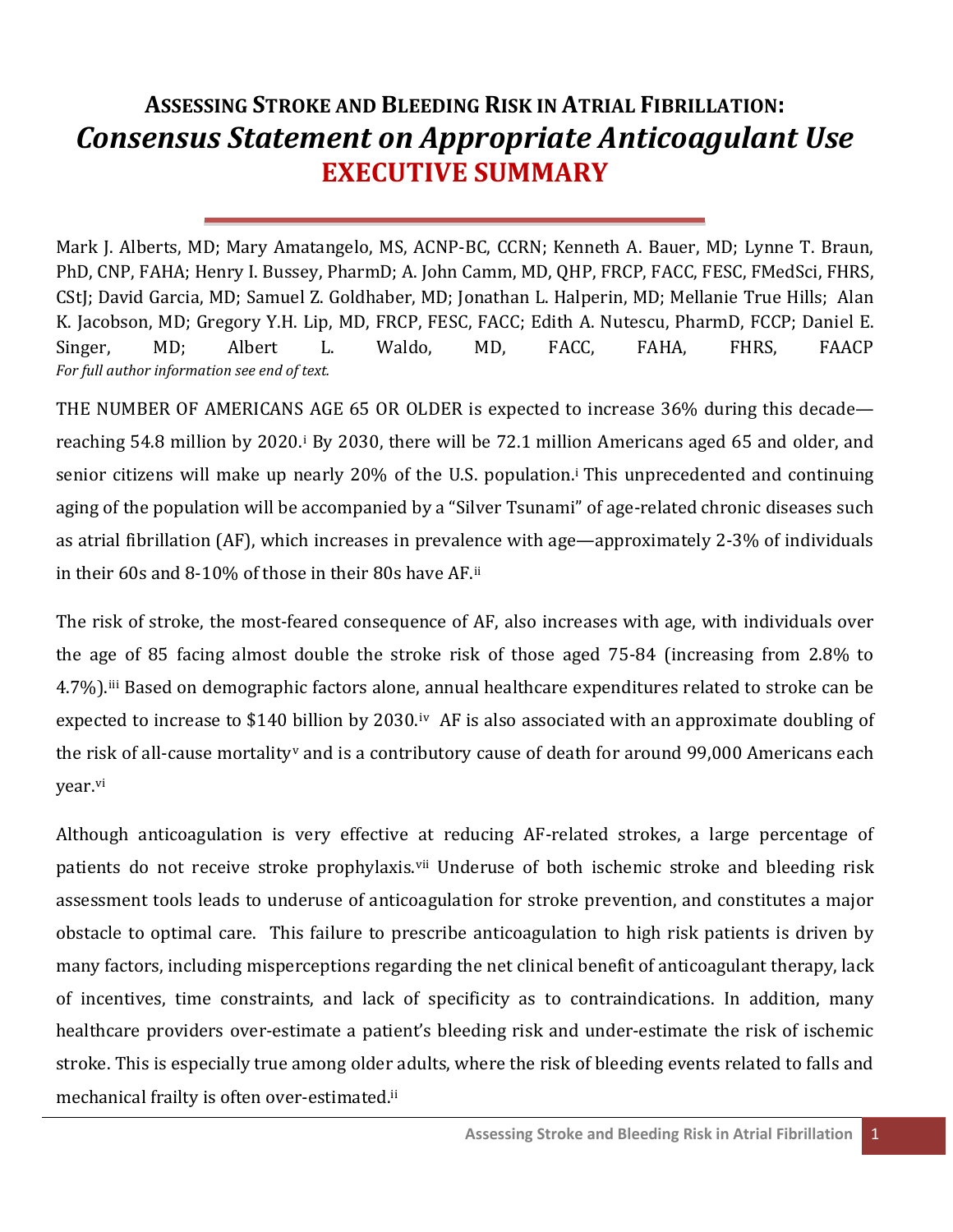The AF Optimal Treatment Task Force, led by the Alliance for Aging Research, convened an expert roundtable to discuss strategies for augmenting risk assessment and anticoagulation decision-making. The objective was to enhance the care and treatment of patients with AF, and reduce the stroke burden on the U.S. healthcare system. The roundtable participants arrived at a consensus on assessing risk and making decisions on antithrombotic therapy, identified needed health care professional and patient education materials and tools to support both risk assessment and implementation of new anticoagulation therapies, and highlighted areas requiring additional research.

#### **Consensus Recommendations**

The roundtable participants recommended a three-step approach to anticoagulation decision-making in patients with AF.

- First, a patient's **stroke risk** should be assessed using an established scoring tool (see Appendix A) and be reviewed and recorded in a chart or EMR no less than annually, as risk factors change. The most commonly used stroke risk scores are  $CHADS<sub>2</sub>$  and  $CHA<sub>2</sub>DS<sub>2</sub>-VASC$ . The latter modifies  $CHADS<sub>2</sub>$  to identify the lowest risk patients.
	- Those identified as intermediate or high risk should be put on an anticoagulant warfarin or a direct thrombin inhibitor or a factor Xa inhibitor. Aspirin is not recommended for stroke prophylaxis in AF.
- Second, if the patient is at high enough risk to require anticoagulation therapy, the patient's **bleeding risk** should then be evaluated to estimate the net clinical benefit of anticoagulation, again using an available scoring tool as a starting point (see Appendix B).
	- Risk factors for ICH should be considered, including uncontrolled hypertension, concomitant antiplatelet therapy, small vessel disease and dementia. Also, while routine screening for cerebral amyloid angiopathy, leukokariosis, and ApoE genotype is not currently indicated, if previously diagnosed, these conditions should be considered.
	- For the majority of patients, the net benefit of stroke prophylaxis supersedes the "net harm" of serious bleeding events, even among older patients. Therefore, assessment of bleeding risk is not an opportunity to look for reasons not to anticoagulate, but rather an opportunity to address correctable risk factors for bleeding (examples include but are not limited to uncontrolled hypertension, anemia, renal impairment, labile INRs, concomitant prescription of aspirin or NSAIDs, ethanol abuse, reduced platelet count, and excessive fall risk). With the exception of the patient with an extremely increased risk of bleeding and a relatively low risk of stroke, those who are identified as having a high risk for bleeds should be monitored closely, and their correctable risk factors managed appropriately.

#### CONTINUED ON NEXT PAGE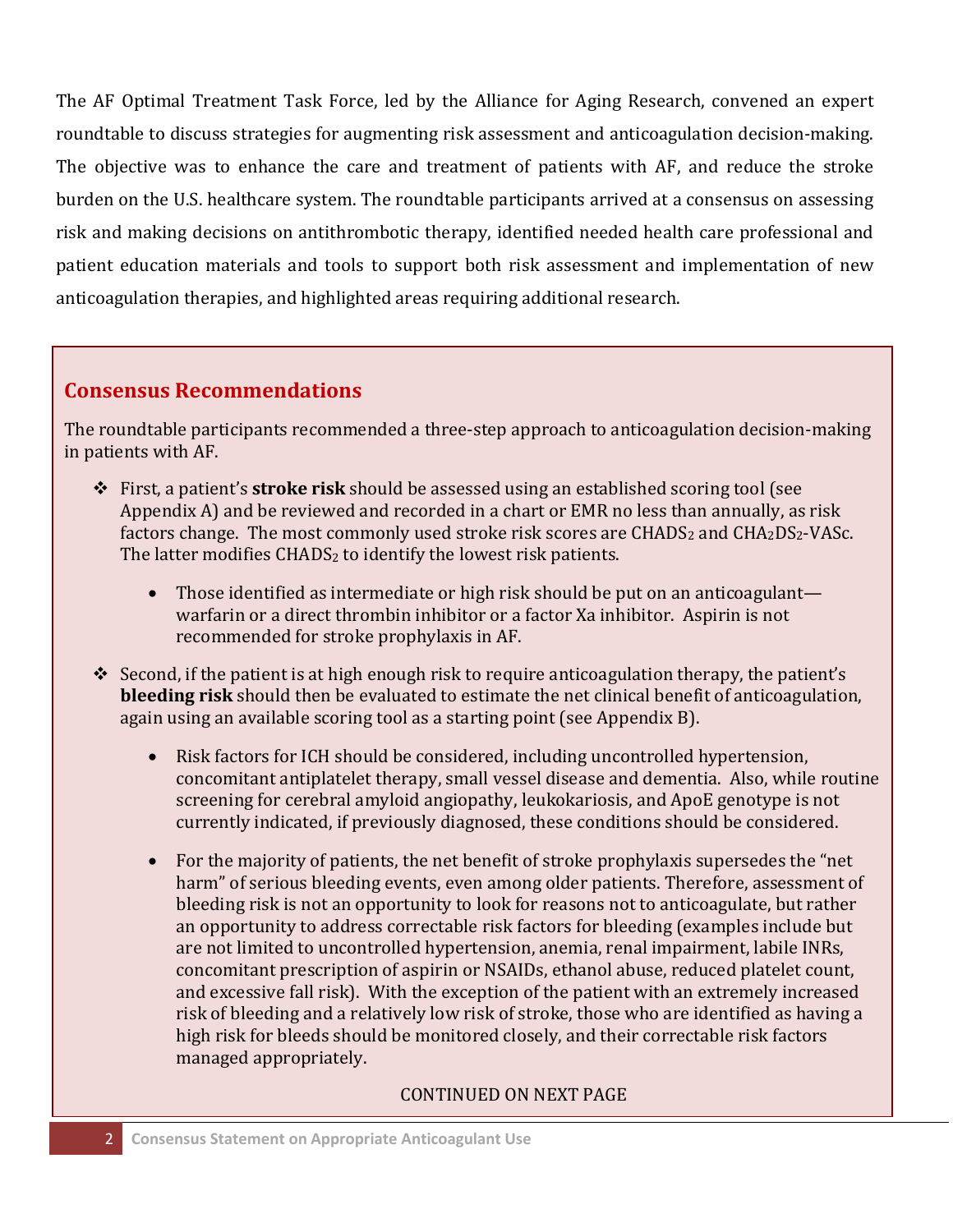$\hat{\mathbf{v}}$  Third, the anticoagulation decision must reflect patient preferences and values. The patient must also understand the relative benefits and risks and be involved in the net value decision.

The roundtable participants also recommended that education and tools at the primary care and family practitioner levels be enhanced and disseminated. These could include stroke risk assessment tools in EMR systems, awareness activities and events at medical centers, educational initiatives by payers, pocket guides, and on-line resources.

Patient education materials, tools, and outreach must also be enhanced and promoted. Many patients are not aware that AF confers a five-fold increase in stroke risk. The U.S. healthcare system must raise awareness of AF and the associated stroke risk. Initiatives that prompt the patient to initiate a stroke prevention discussion with his or her PCP should be considered. Organizations should join forces to promote reputable on-line resources that provide accurate and objective healthcare information with a consistent message and voice.

While education of both patients and practitioners is critical, clear and consistent recommendations and incentives to comply are also necessary. With the treatment landscape rapidly changing, and treatment decisions becoming more complicated, different recommendations from various professional groups and health organizations complicates matters. A consensus promoted through these groups, guidelines, private and public payers, and other interested parties could increase anticoagulation rates.

The roundtable participants also agreed that priority should be given to collecting and analyzing realworld data on new anticoagulants to identify which patients are best suited for specific agents.

#### **Author Affiliations**

Mark J. Alberts, MD Director, Stroke Program Northwestern University Feinberg School of Medicine

Mary Amatangelo, MS, ACNP-BC, CCRN Senior Stroke Researcher/Nurse Practitioner MGH J. Philip Kistler Stroke Research Center

Kenneth A. Bauer, MD Director, Thrombosis Clinical Research Beth Israel Deaconess Medical Center

Lynne T. Braun, PhD, CNP, FAHA Preventive Cardiology Center and Heart Center for Women Rush College of Nursing

Henry I. Bussey, PharmD Co-founder and Senior Editor ClotCare.org Online Information Service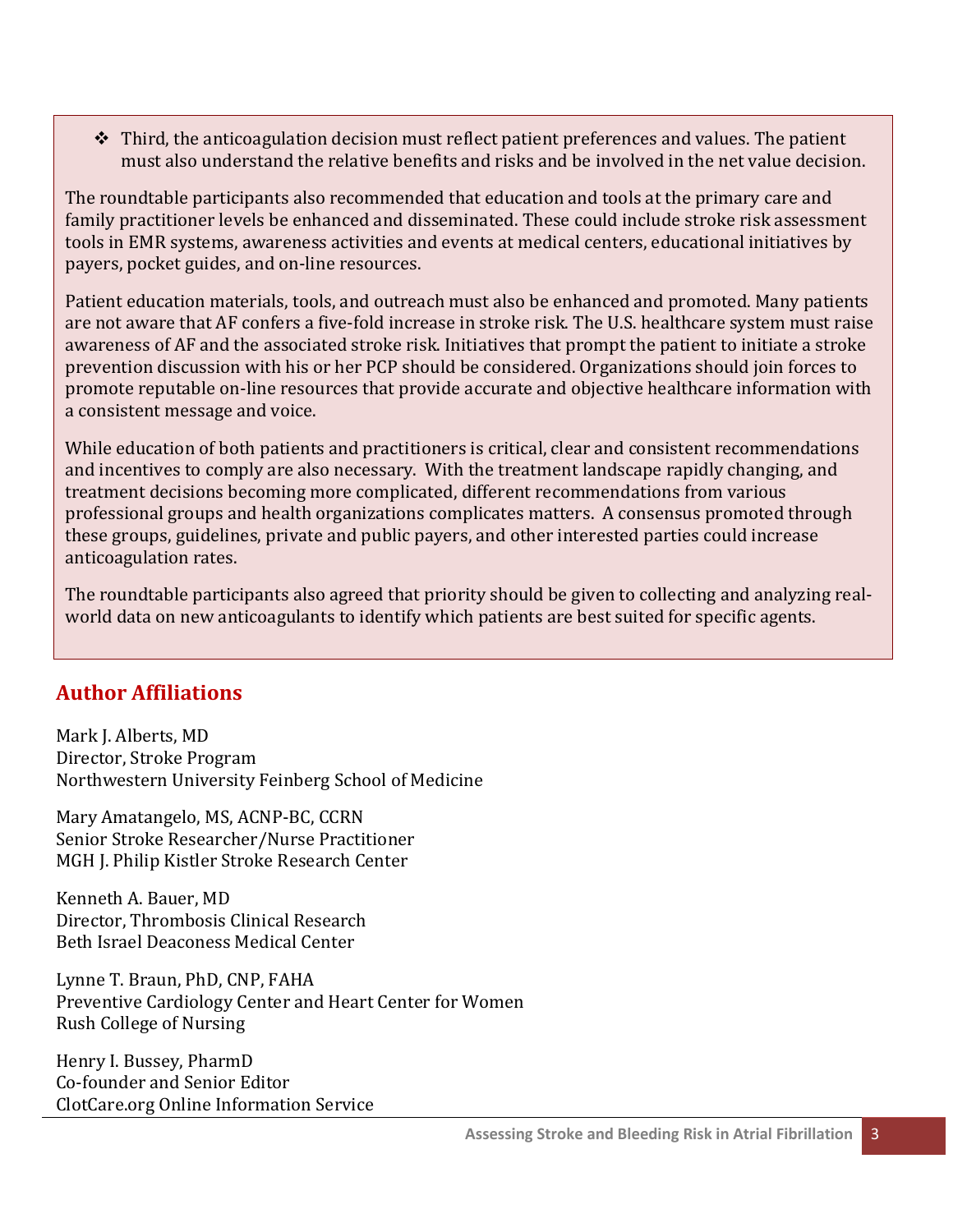A. John Camm, MD, QHP, FRCP, FACC, FESC, FMedSci, FHRS, CStJ Chairman, Dept. of Cardiac and Vascular Sciences St. George's University of London

David Garcia, MD Director, Anticoagulation Management Service University of New Mexico School of Medicine

Samuel Z. Goldhaber, MD Brigham and Women's Hospital Harvard Medical School

Jonathan L. Halperin, MD Mount Sinai Medical Center

Mellanie True Hills CEO and Founder, StopAfib.org

Alan K. Jacobson, MD Associate Chief of Staff, Research Loma Linda School of Medicine

Gregory Y. H. Lip, MD, FRCP, FESC, FACC University of Birmingham Center for Cardiovascular Sciences City Hospital, Birmingham, United Kingdom

Edith A. Nutescu, PharmD, FCCP Director, Antithrombosis Center University of Illinois Hospital & Health Sciences System

Daniel E. Singer, MD Chief, Clinical Epidemiology Unit Massachusetts General Hospital

Albert L. Waldo, MD, FACC, FAHA, FHRS, FACCP The Walter H. Pritchard Professor of Cardiology and Professor of Medicine Case Western Reserve University

#### **AFib Optimal Treatment Task Force**

This consensus document was supported by the efforts of the AFib Optimal Treatment Task Force:

Alliance for Aging Research The Anticoagulation Forum Atrial Fibrillation Association Clot Care The Heart Rhythm Society Mended Hearts The Men's Health Network